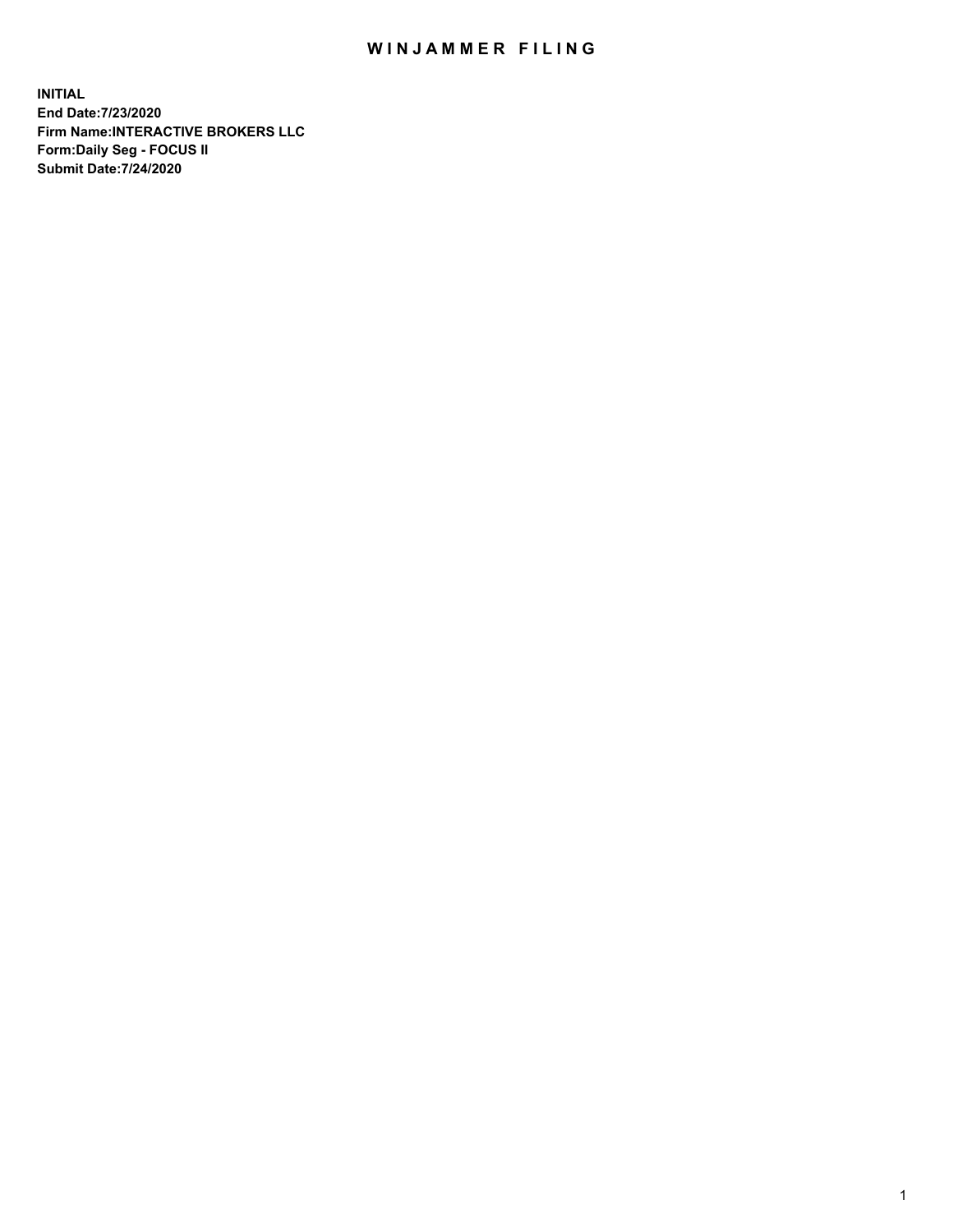**INITIAL End Date:7/23/2020 Firm Name:INTERACTIVE BROKERS LLC Form:Daily Seg - FOCUS II Submit Date:7/24/2020 Daily Segregation - Cover Page**

| Name of Company                                                                                                                                                                                                                                                                                                               | <b>INTERACTIVE BROKERS LLC</b>                                                                  |
|-------------------------------------------------------------------------------------------------------------------------------------------------------------------------------------------------------------------------------------------------------------------------------------------------------------------------------|-------------------------------------------------------------------------------------------------|
| <b>Contact Name</b>                                                                                                                                                                                                                                                                                                           | James Menicucci                                                                                 |
| <b>Contact Phone Number</b>                                                                                                                                                                                                                                                                                                   | 203-618-8085                                                                                    |
| <b>Contact Email Address</b>                                                                                                                                                                                                                                                                                                  | jmenicucci@interactivebrokers.c<br><u>om</u>                                                    |
| FCM's Customer Segregated Funds Residual Interest Target (choose one):<br>a. Minimum dollar amount: ; or<br>b. Minimum percentage of customer segregated funds required:% ; or<br>c. Dollar amount range between: and; or<br>d. Percentage range of customer segregated funds required between:% and%.                        | $\overline{\mathbf{0}}$<br>$\overline{\mathbf{0}}$<br>155,000,000 245,000,000<br>0 <sub>0</sub> |
| FCM's Customer Secured Amount Funds Residual Interest Target (choose one):<br>a. Minimum dollar amount: ; or<br>b. Minimum percentage of customer secured funds required:%; or<br>c. Dollar amount range between: and; or<br>d. Percentage range of customer secured funds required between:% and%.                           | $\overline{\mathbf{0}}$<br>$\overline{\mathbf{0}}$<br>80,000,000 120,000,000<br>0 <sub>0</sub>  |
| FCM's Cleared Swaps Customer Collateral Residual Interest Target (choose one):<br>a. Minimum dollar amount: ; or<br>b. Minimum percentage of cleared swaps customer collateral required:%; or<br>c. Dollar amount range between: and; or<br>d. Percentage range of cleared swaps customer collateral required between:% and%. | $\overline{\mathbf{0}}$<br>$\overline{\mathbf{0}}$<br>0 <sub>0</sub><br>0 <sub>0</sub>          |

Attach supporting documents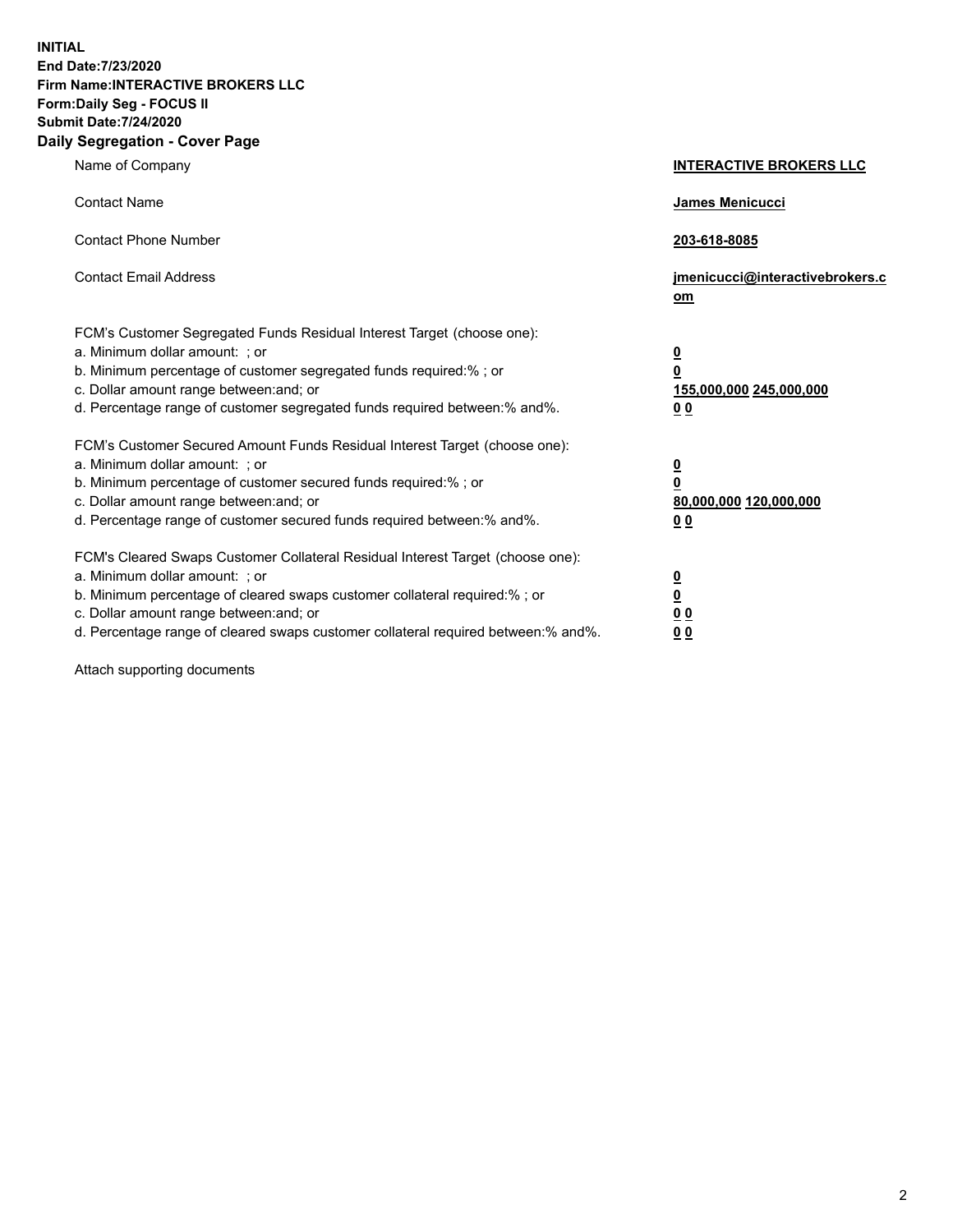**INITIAL End Date:7/23/2020 Firm Name:INTERACTIVE BROKERS LLC Form:Daily Seg - FOCUS II Submit Date:7/24/2020 Daily Segregation - Secured Amounts**

|     | Daily Segregation - Secured Amounts                                                                        |                               |
|-----|------------------------------------------------------------------------------------------------------------|-------------------------------|
|     | Foreign Futures and Foreign Options Secured Amounts                                                        |                               |
|     | Amount required to be set aside pursuant to law, rule or regulation of a foreign                           | $0$ [7305]                    |
|     | government or a rule of a self-regulatory organization authorized thereunder                               |                               |
| 1.  | Net ledger balance - Foreign Futures and Foreign Option Trading - All Customers                            |                               |
|     | A. Cash                                                                                                    | 621,226,886 [7315]            |
|     | B. Securities (at market)                                                                                  | $0$ [7317]                    |
| 2.  | Net unrealized profit (loss) in open futures contracts traded on a foreign board of trade                  | 4,306,936 [7325]              |
| 3.  | Exchange traded options                                                                                    |                               |
|     | a. Market value of open option contracts purchased on a foreign board of trade                             | 2,905,593 [7335]              |
|     | b. Market value of open contracts granted (sold) on a foreign board of trade                               | $-1,438,500$ [7337]           |
| 4.  | Net equity (deficit) (add lines 1. 2. and 3.)                                                              | 627,000,915 [7345]            |
| 5.  | Account liquidating to a deficit and account with a debit balances - gross amount                          | 5,632 [7351]                  |
|     | Less: amount offset by customer owned securities                                                           | 0 [7352] 5,632 [7354]         |
| 6.  | Amount required to be set aside as the secured amount - Net Liquidating Equity                             | 627,006,547 [7355]            |
|     | Method (add lines 4 and 5)                                                                                 |                               |
| 7.  | Greater of amount required to be set aside pursuant to foreign jurisdiction (above) or line                | 627,006,547 [7360]            |
|     | 6.                                                                                                         |                               |
|     | FUNDS DEPOSITED IN SEPARATE REGULATION 30.7 ACCOUNTS                                                       |                               |
| 1.  | Cash in banks                                                                                              |                               |
|     | A. Banks located in the United States                                                                      | 100,867,973 [7500]            |
|     | B. Other banks qualified under Regulation 30.7                                                             | 0 [7520] 100,867,973 [7530]   |
| 2.  | Securities                                                                                                 |                               |
|     | A. In safekeeping with banks located in the United States                                                  | 479,868,400 [7540]            |
|     | B. In safekeeping with other banks qualified under Regulation 30.7                                         | 0 [7560] 479,868,400 [7570]   |
| 3.  | Equities with registered futures commission merchants                                                      |                               |
|     | A. Cash                                                                                                    | $0$ [7580]                    |
|     | <b>B.</b> Securities                                                                                       | $0$ [7590]                    |
|     | C. Unrealized gain (loss) on open futures contracts                                                        | $0$ [7600]                    |
|     | D. Value of long option contracts                                                                          | $0$ [7610]                    |
|     | E. Value of short option contracts                                                                         | 0 [7615] 0 [7620]             |
| 4.  | Amounts held by clearing organizations of foreign boards of trade                                          |                               |
|     | A. Cash                                                                                                    | $0$ [7640]                    |
|     | <b>B.</b> Securities                                                                                       | $0$ [7650]                    |
|     | C. Amount due to (from) clearing organization - daily variation                                            | $0$ [7660]                    |
|     | D. Value of long option contracts                                                                          | $0$ [7670]                    |
|     | E. Value of short option contracts                                                                         | 0 [7675] 0 [7680]             |
| 5.  | Amounts held by members of foreign boards of trade                                                         |                               |
|     | A. Cash                                                                                                    | 163,837,649 [7700]            |
|     | <b>B.</b> Securities                                                                                       | $0$ [7710]                    |
|     | C. Unrealized gain (loss) on open futures contracts                                                        | 4,296,239 [7720]              |
|     | D. Value of long option contracts                                                                          | 2,905,593 [7730]              |
|     | E. Value of short option contracts                                                                         | -1,438,500 [7735] 169,600,981 |
|     |                                                                                                            | [7740]                        |
| 6.  | Amounts with other depositories designated by a foreign board of trade                                     | $0$ [7760]                    |
| 7.  | Segregated funds on hand                                                                                   | $0$ [7765]                    |
| 8.  | Total funds in separate section 30.7 accounts                                                              | 750,337,354 [7770]            |
| 9.  | Excess (deficiency) Set Aside for Secured Amount (subtract line 7 Secured Statement<br>Page 1 from Line 8) | 123,330,807 [7380]            |
| 10. | Management Target Amount for Excess funds in separate section 30.7 accounts                                | 80,000,000 [7780]             |
| 11. | Excess (deficiency) funds in separate 30.7 accounts over (under) Management Target                         | 43,330,807 [7785]             |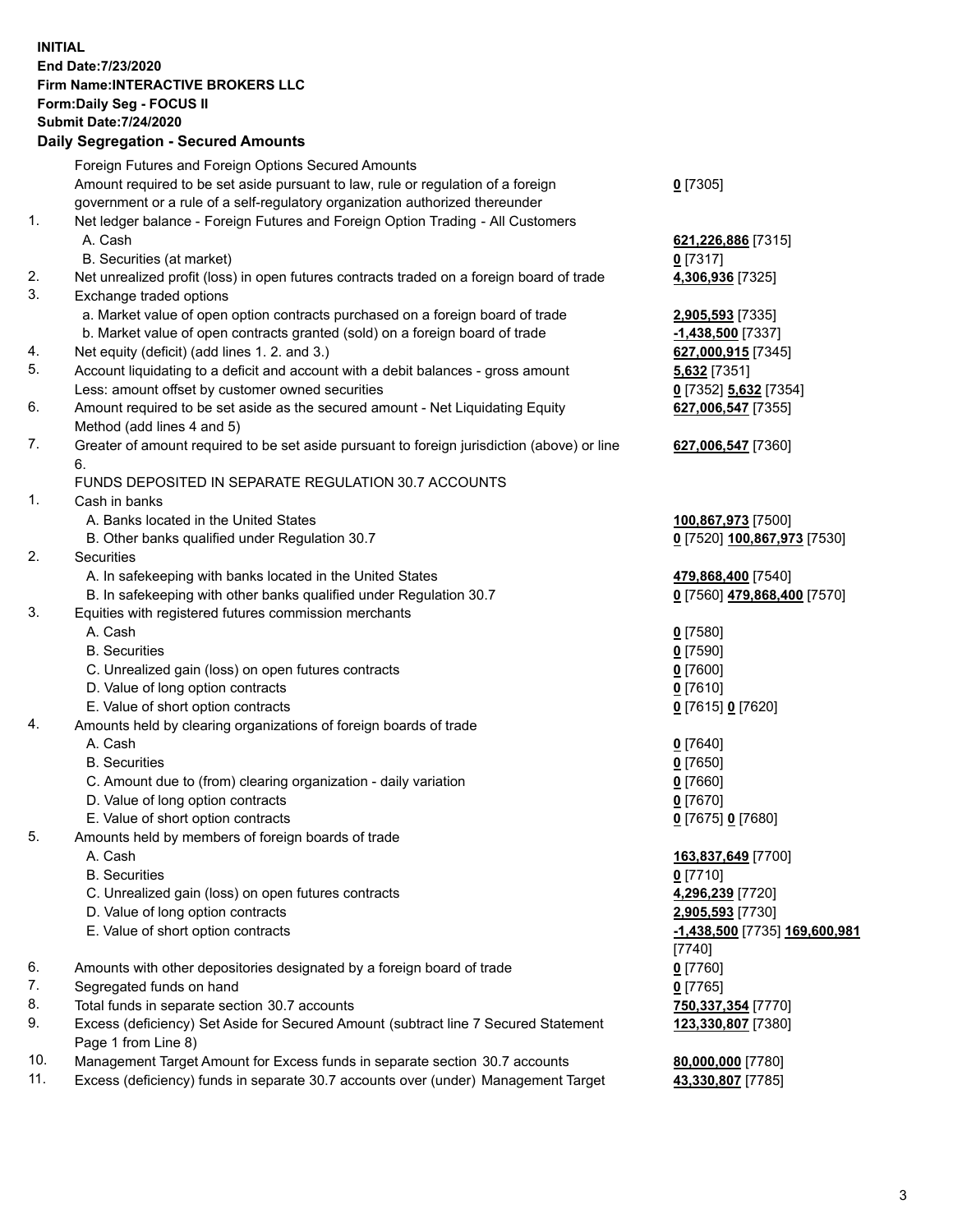**INITIAL End Date:7/23/2020 Firm Name:INTERACTIVE BROKERS LLC Form:Daily Seg - FOCUS II Submit Date:7/24/2020 Daily Segregation - Segregation Statement** SEGREGATION REQUIREMENTS(Section 4d(2) of the CEAct) 1. Net ledger balance A. Cash **5,166,365,024** [7010] B. Securities (at market) **0** [7020] 2. Net unrealized profit (loss) in open futures contracts traded on a contract market **132,618,712** [7030] 3. Exchange traded options A. Add market value of open option contracts purchased on a contract market **310,685,308** [7032] B. Deduct market value of open option contracts granted (sold) on a contract market **-251,001,909** [7033] 4. Net equity (deficit) (add lines 1, 2 and 3) **5,358,667,135** [7040] 5. Accounts liquidating to a deficit and accounts with debit balances - gross amount **6,189,071** [7045] Less: amount offset by customer securities **0** [7047] **6,189,071** [7050] 6. Amount required to be segregated (add lines 4 and 5) **5,364,856,206** [7060] FUNDS IN SEGREGATED ACCOUNTS 7. Deposited in segregated funds bank accounts A. Cash **1,050,743,299** [7070] B. Securities representing investments of customers' funds (at market) **2,546,413,580** [7080] C. Securities held for particular customers or option customers in lieu of cash (at market) **0** [7090] 8. Margins on deposit with derivatives clearing organizations of contract markets A. Cash **5,567,050** [7100] B. Securities representing investments of customers' funds (at market) **1,945,313,269** [7110] C. Securities held for particular customers or option customers in lieu of cash (at market) **0** [7120] 9. Net settlement from (to) derivatives clearing organizations of contract markets **26,513,781** [7130] 10. Exchange traded options A. Value of open long option contracts **311,104,622** [7132] B. Value of open short option contracts **-251,512,844** [7133] 11. Net equities with other FCMs A. Net liquidating equity **0** [7140] B. Securities representing investments of customers' funds (at market) **0** [7160] C. Securities held for particular customers or option customers in lieu of cash (at market) **0** [7170] 12. Segregated funds on hand **0** [7150] 13. Total amount in segregation (add lines 7 through 12) **5,634,142,757** [7180] 14. Excess (deficiency) funds in segregation (subtract line 6 from line 13) **269,286,551** [7190] 15. Management Target Amount for Excess funds in segregation **155,000,000** [7194] 16. Excess (deficiency) funds in segregation over (under) Management Target Amount Excess **114,286,551** [7198]